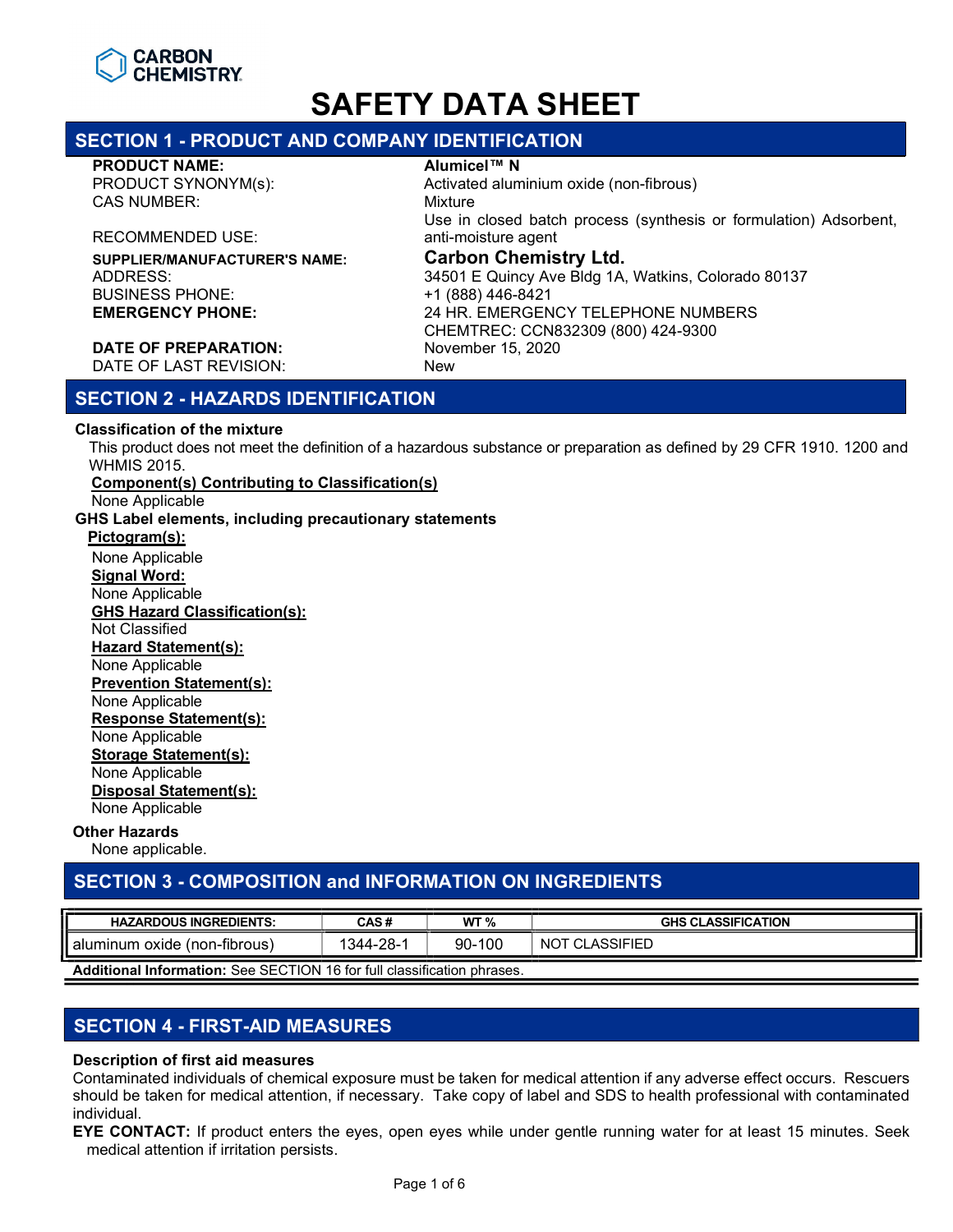

**SKIN CONTACT:** Wash skin thoroughly after handling. Seek medical attention if irritation develops and persists. Remove contaminated clothing. Launder before re-use.

INHALATION: If breathing becomes difficult, remove victim to fresh air. If necessary, use artificial respiration to support vital functions. Seek medical attention.

INGESTION: If product is swallowed, call physician or poison control center for most current information. If professional advice is not available, do not induce vomiting. Never induce vomiting or give diluents (milk or water) to someone who is unconscious, having convulsions, or who cannot swallow. Seek medical advice. Take a copy of the label and/or SDS with the victim to the health professional.

#### Most important symptoms and effects, both acute and delayed

Dust may cause mechanical eye irritation.

#### Medical conditions aggravated by exposure:

This material or its emissions may aggravate pre-existing disorders involving any target organs mentioned in this Safety Data Sheet as being at risk.

#### Indication of immediate medical attention and special treatment needed

Treat symptoms and reduce over-exposure.

## SECTION 5 - FIRE-FIGHTING MEASURES

#### Extinguishing media

Water, Dry powder / dry sand, alcohol-resistant foam, dry chemical or CO2.

#### Specific hazards arising from the chemical

None known.

**Explosion Sensitivity to Mechanical Impact:** Not Sensitive. Explosion Sensitivity to Static Discharge:<br>
Minimum Ignition Energy (M.I.E.) No Data at this time

Minimum Ignition Energy (M.I.E.)

#### Special firefighting Procedure

Incipient fire responders should wear eye protection. Structural firefighters must wear Self-Contained Breathing Apparatus and full protective equipment. Isolate materials not yet involved in the fire and protect personnel. Move containers from fire area if this can be done without risk; otherwise, cool with carefully applied water spray. If possible, prevent runoff water from entering storm drains, bodies of water, or other environmentally sensitive areas.

# SECTION 6 - ACCIDENTAL RELEASE MEASURES

#### Small Spill:

Sweep or vacuum material. Transfer to secondary container to be properly disposed.

#### Large Spill:

Persons not wearing protective equipment should be excluded from area of spill until clean-up has been completed. Stop spill at source. Dike area of spill to prevent spreading. Pump liquid to salvage tank. Remaining liquid may be taken up on sand, clay, earth, floor absorbent, or other absorbent material and shoveled into containers. Notify proper authorities that a spill has occurred.

#### Environmental precautions

Do not let product enter drains, do not allow to sewers/surface or ground water. See Section 12, Ecological information. Methods and material for containment and cleaning up

Pick up released product with appropriate implements & return to original container if reusable, or dispose. Dispose of in accordance with applicable Federal, State, and local procedures (see Section 13, Disposal Considerations).

# SECTION 7 - HANDLING and STORAGE

#### General Procedures:

Do not eat, drink or smoke when using this product. Wash hands before breaks and at the end of workday. Keep away from food, drink and animal feeding stuffs.

#### Handling:

Avoid dust formation. Provide sufficient air exchange and/or exhaust in work rooms. In case of insufficient ventilation, wear suitable respiratory equipment. For personal protection see section 8. Handle and open container with care.

If you require advice on safe handling techniques or specific uses, please contact your supplier or check the further information referred to in section 16.

#### Storage:

Keep only in the original container. Keep containers tightly closed in a cool, well-ventilated place.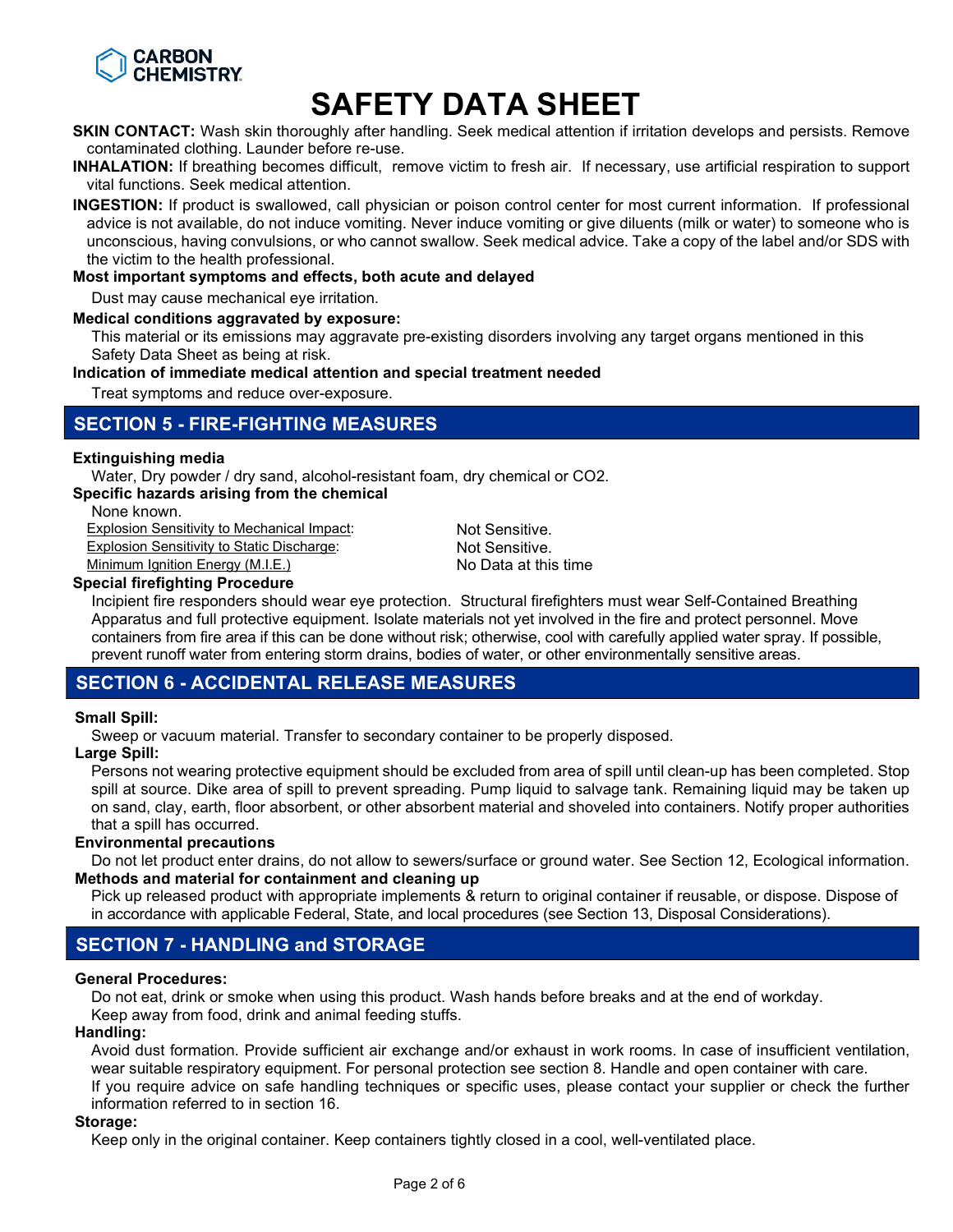

Specific end uses

Use in closed batch process (synthesis or formulation) Adsorbent, anti-moisture agent

# SECTION 8 - EXPOSURE CONTROLS - PERSONAL PROTECTION

#### Control parameters

#### EXPOSURE LIMITS/GUIDELINES:

| <b>Chemical Name</b> | CAS#         | $\sim$ | ∟ים ∩  |
|----------------------|--------------|--------|--------|
| aluminum             | $344 - 28 -$ | .isted | .isted |
| oxide (non-fibrous)  |              | Not    | . Not  |

#### Exposure Controls

Currently, International exposure limits are established for the components of this product. Please check with competent authority in each country for the most recent limits in place.

VENTILATION AND ENGINEERING CONTROLS: Use with adequate ventilation to ensure exposure levels are maintained below the limits provided below. Use local exhaust ventilation to control airborne dust. Ensure eyewash/safety shower stations are available near areas where this product is used.

The following information on appropriate Personal Protective Equipment is provided to assist employers in complying with OSHA regulations found in 29 CFR Subpart I (beginning at 1910.132) or equivalent standard of Canada, or standards of EU member states (including EN 149 for respiratory PPE, and EN 166 for face/eye protection), and those of Japan. Please reference applicable regulations and standards for relevant details.

RESPIRATORY PROTECTION: Maintain airborne contaminant concentrations below guidelines listed above, if applicable. If necessary, use only respiratory protection authorized in the U.S. Federal OSHA Respiratory Protection Standard (29 CFR 1910.134), equivalent U.S. State standards, Canadian CSA Standard Z94.4-93, the European Standard EN149, or EU member states.

EYE PROTECTION: Safety glasses are recommended. If necessary, refer to U.S. OSHA 29 CFR 1910.133 or appropriate Canadian Standards.

HAND PROTECTION: Use protective gloves as appropriate to minimize skin contact. If necessary, refer to U.S. OSHA 29 CFR 1910.138 or appropriate Standards of Canada.

BODY PROTECTION: Use body protection appropriate to prevent contact (e.g. lab coat, overalls). If necessary, refer to appropriate Standards of Canada, or appropriate Standards of the EU, Australian Standards, or relevant Japanese Standards.

### SECTION 9 - PHYSICAL and CHEMICAL PROPERTIES

Information on basic physical and chemical properties

| <b>PHYSICAL STATE:</b>                         | Solid          |
|------------------------------------------------|----------------|
| <b>ODOR:</b>                                   | Not Available  |
| <b>ODOR THRESHOLD (PPM):</b>                   | Not Available  |
| <b>APPEARANCE / COLOR:</b>                     | White solid    |
| pH:                                            | 6.5            |
| <b>MELTING / FREEZING POINT (F°):</b>          | Not Applicable |
| <b>BOILING POINT (F°):</b>                     | Not Applicable |
| <b>FLASH POINT (F°):</b>                       | Not Applicable |
| <b>EVAPORATION RATE (nBuAc = 1):</b>           | Not Applicable |
| <b>FLAMMABILITY (solid, gas):</b>              | Not Applicable |
| FLAMMABLE LIMITS (in air by volume, %):        | Not Applicable |
| <b>VAPOR PRESSURE (mmHg):</b>                  | Not Applicable |
| <b>VAPOR DENSITY (AIR=1):</b>                  | Not Applicable |
| <b>RELATIVE DENSITY</b>                        | Not Available  |
| <b>SOLUBILITY IN WATER (%)</b>                 | Insoluble      |
| <b>PARTITION COEFFICIENT: N-OCTANOL/WATER:</b> | Not Applicable |
| <b>AUTOIGNITION TEMPERATURE:</b>               | Not Applicable |
| <b>DECOMPOSITION TEMPERATURE:</b>              | Not Applicable |
| <b>VISCOSITY:</b>                              | Not Applicable |
| <b>EXPLOSIVE PROPERTIES:</b>                   | Not Applicable |
| <b>OXIDISING PROPERTIES:</b>                   | Not Applicable |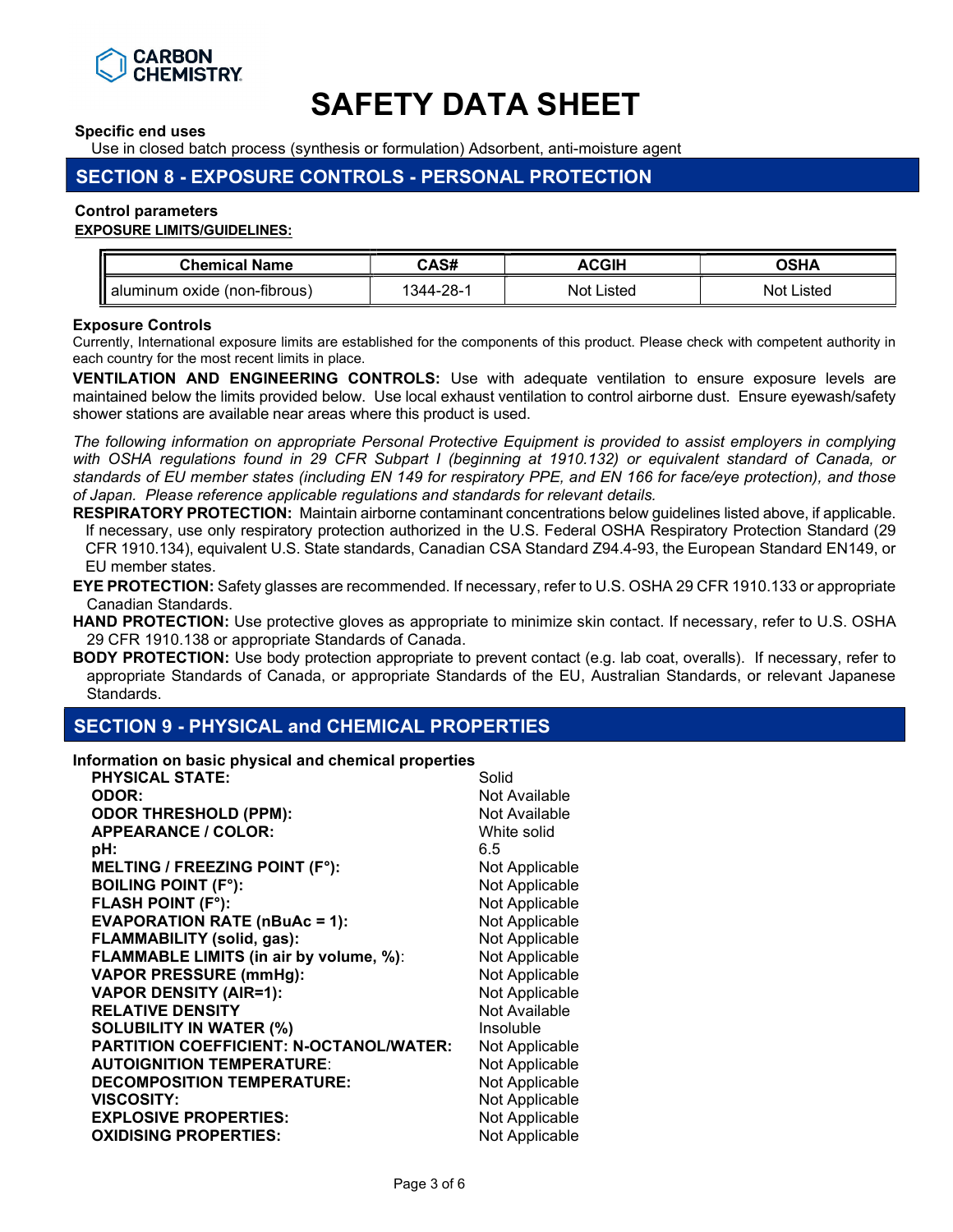

Other Information **SPECIFIC GRAVITY 4°C: (Water = 1)** Not Available **DENSITY:** Not Available VOC: Not Applicable Not Applicable WEIGHT PER GALLON: Not Applicable

# SECTION 10 - STABILITY and REACTIVITY

Reactivity: No data is available.

Chemical Stability: Product is stable under recommended storage conditions.

Possibility of Hazardous Reactions: No data available.

Conditions to avoid: No data available.

Incompatible materials: Strong acids, strong oxidizing agents.

Hazardous Decomposition Products: No data available.

## SECTION 11 - TOXICOLOGICAL INFORMATION

Information on Toxicological Effects

TOXICITY DATA: No specific data available for this product.

POTENTIAL HEALTH HAZARDS OR RISKS FROM EXPOSURE:

**IRRITANCY OF PRODUCT:** Exposure with this product can be irritating to exposed eyes.

SENSITIZATION OF PRODUCT: This product is not considered a skin sensitizer.

CARCINOGENICITY: Ingredients within this product are not found on the following lists: FEDERAL OSHA Z LIST, NTP, IARC, or CAL/OSHA and therefore are not considered to be, or suspected to be, cancer-causing agents by these agencies.

GERM CELL MUTAGENICITY INFORMATION: This product does not contain components which are documented as Germ Cell Mutagenicity hazards.

REPRODUCTIVE TOXICITY INFORMATION: This product does not contain components which are documented as reproductive hazards.

SPECIFIC TARGET ORGAN TOXICITY - SINGLE EXPOSURE: No specific data available for this product. SPECIFIC TARGET ORGAN TOXICITY - REPEATED EXPOSURE: No specific data available for this product. ASPIRATION HAZARD This product is not anticipated to be an aspiration hazard.

# SECTION 12 - ECOLOGICAL INFORMATION

#### ALL WORK PRACTICES MUST BE AIMED AT ELIMINATING ENVIRONMENTAL CONTAMINATION.

#### **Toxicity**

No specific data available on this product.

Persistence and degradability

No specific data available on this product.

#### Bioaccumulative potential

No specific data available on this product.

#### Mobility in soil

No specific data available on this product.

#### Results of PBT and vPvB assessment

No specific data available on this product.

#### Other adverse effects

No specific data available on this product.

### SECTION 13 - DISPOSAL CONSIDERATIONS

PRODUCT DISPOSAL: Please be advised that state and local requirements for waste disposal may be more restrictive or otherwise different from federal laws and regulations. Consult state and local regulations regarding the proper disposal of this material.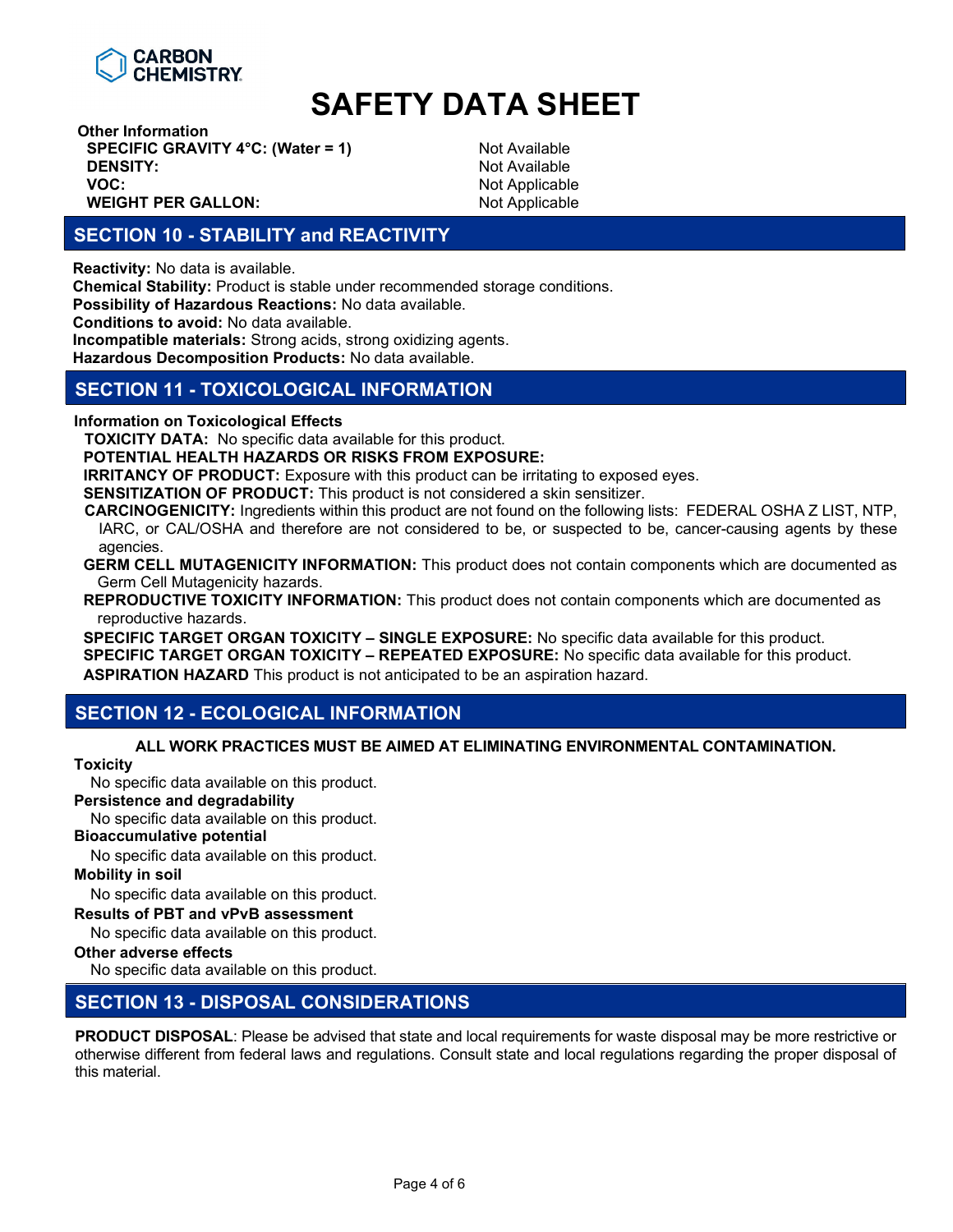

COMMENTS: The generation of waste should be avoided or minimized wherever possible. Avoid dispersal of spilled material and runoff and contact with soil, waterways, drains and sewers. Disposal of this product, solutions and any byproducts should at all times comply with the requirements of environmental protection and waste disposal legislation and any regional/local authority requirements.

## SECTION 14 - TRANSPORTATION INFORMATION

#### US DOT/IMDG/IATA:

PROPER SHIPPING NAME: Not Regulated HAZARD CLASS NUMBER and DESCRIPTION: N/A UN IDENTIFICATION NUMBER: N/A PACKING GROUP: N/A DOT LABEL(S) REQUIRED: N/A NORTH AMERICAN EMERGENCY RESPONSE GUIDEBOOK NUMBER (2016): N/A MARINE POLLUTANT: Ingredients are not classified by the DOT as a Marine Pollutant (as defined by 49 CFR 172.101, Appendix B)

SECTION 15 - REGULATORY INFORMATION

Safety, health and environmental regulations/legislation specific for the substance or mixture UNITED STATES REGULATIONS

SARA REPORTING REQUIREMENTS: This product is not subject to the reporting requirements of Sections 302, 304 and 313 of Title III of the Superfund Amendments and Reauthorization Act.

TSCA: All components in this product are listed on the US Toxic Substances Control Act (TSCA) inventory of chemicals.

#### SARA 311/312:

Acute Health: No Chronic Health: No Fire: No Reactivity: No

U.S. CERCLA REPORTABLE QUANTITY (RQ):

CERCLA Reportable Quantity RQ: None

### CLEAN WATER ACT:

None of the chemicals in this product are listed as Hazardous Substances under the CWA.

#### STATE REGULATIONS: None.

CALIFORNIA SAFE DRINKING WATER AND TOXIC ENFORCEMENT ACT (PROPOSITION 65): This product does not contain chemicals on the Prop 65 list.

#### CANADIAN REGULATIONS:

CANADIAN DSL/NDSL INVENTORY STATUS: All of the components of this product are on the DSL Inventory CANADIAN ENVIRONMENTAL PROTECTION ACT (CEPA) PRIORITIES SUBSTANCES LISTS: No component of this product is on the CEPA First Priorities Substance Lists.

CANADIAN WHMIS CLASSIFICATION and SYMBOLS: This product is categorized as per WHMIS 2015 Hazardous Product Regulations.

# SECTION 16 - OTHER INFORMATION

#### HMIS RATING NFPA RATING

| <b>HEALTH</b>          | 0 |
|------------------------|---|
| <b>FLAMMABILITY</b>    | Ω |
| <b>PHYSICAL HAZARD</b> | Ω |
| PERSONAL PROTECTION    |   |

Caution: HMIS and NFPA ratings are based on a 0-4 rating scale 0= Minimal Hazard, 1= Slight, 2= Moderate, 3= High, 4= Extreme